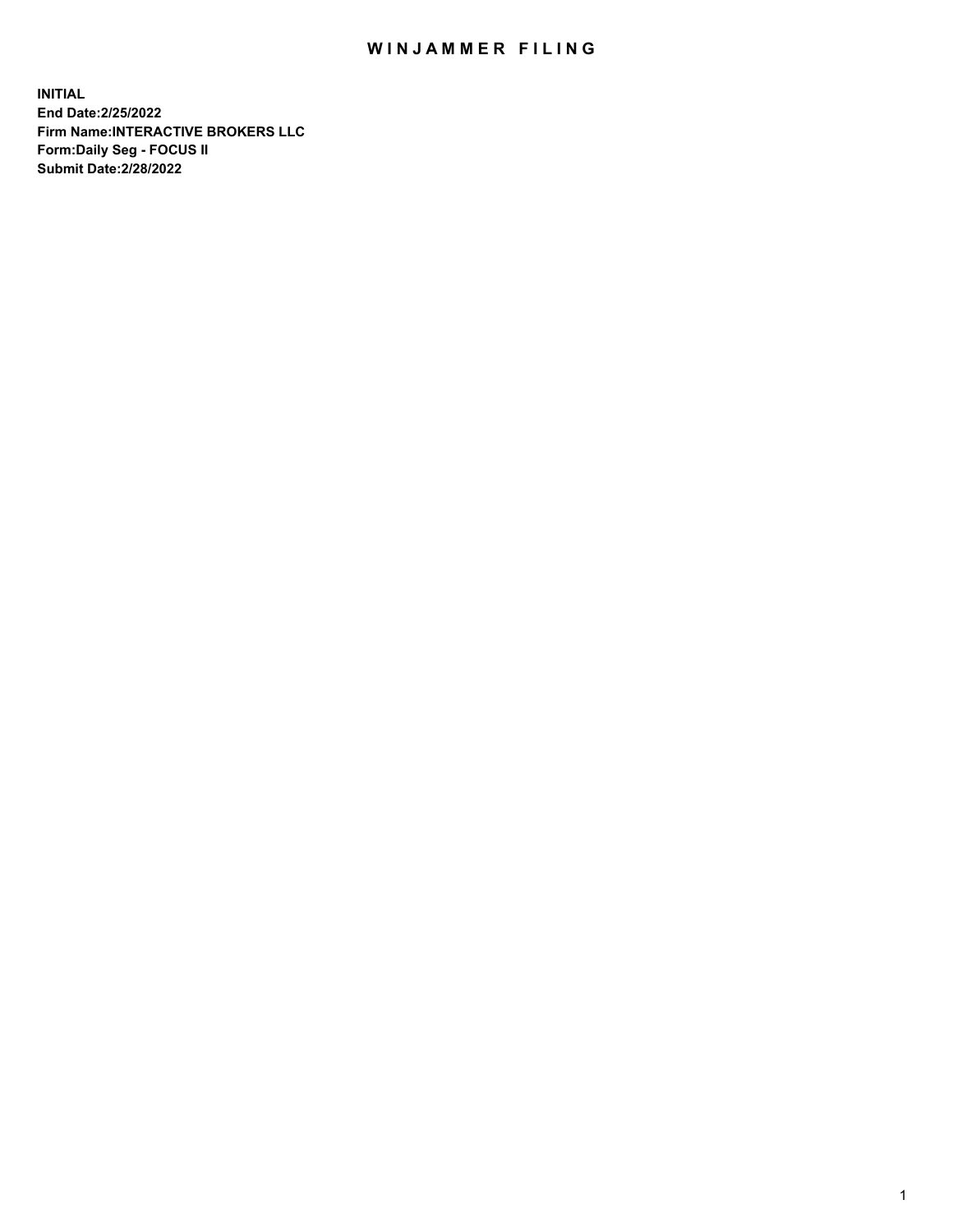**INITIAL End Date:2/25/2022 Firm Name:INTERACTIVE BROKERS LLC Form:Daily Seg - FOCUS II Submit Date:2/28/2022 Daily Segregation - Cover Page**

| Name of Company                                                                                                                                                                                                                                                                                                               | <b>INTERACTIVE BROKERS LLC</b>                                                                  |
|-------------------------------------------------------------------------------------------------------------------------------------------------------------------------------------------------------------------------------------------------------------------------------------------------------------------------------|-------------------------------------------------------------------------------------------------|
| <b>Contact Name</b>                                                                                                                                                                                                                                                                                                           | James Menicucci                                                                                 |
| <b>Contact Phone Number</b>                                                                                                                                                                                                                                                                                                   | 203-618-8085                                                                                    |
| <b>Contact Email Address</b>                                                                                                                                                                                                                                                                                                  | jmenicucci@interactivebrokers.c<br><u>om</u>                                                    |
| FCM's Customer Segregated Funds Residual Interest Target (choose one):<br>a. Minimum dollar amount: ; or<br>b. Minimum percentage of customer segregated funds required:% ; or<br>c. Dollar amount range between: and; or<br>d. Percentage range of customer segregated funds required between:% and%.                        | $\overline{\mathbf{0}}$<br>$\overline{\mathbf{0}}$<br>155,000,000 245,000,000<br>0 <sub>0</sub> |
| FCM's Customer Secured Amount Funds Residual Interest Target (choose one):<br>a. Minimum dollar amount: ; or<br>b. Minimum percentage of customer secured funds required:%; or<br>c. Dollar amount range between: and; or<br>d. Percentage range of customer secured funds required between:% and%.                           | $\overline{\mathbf{0}}$<br>$\overline{\mathbf{0}}$<br>80,000,000 120,000,000<br>0 <sub>0</sub>  |
| FCM's Cleared Swaps Customer Collateral Residual Interest Target (choose one):<br>a. Minimum dollar amount: ; or<br>b. Minimum percentage of cleared swaps customer collateral required:%; or<br>c. Dollar amount range between: and; or<br>d. Percentage range of cleared swaps customer collateral required between:% and%. | $\overline{\mathbf{0}}$<br>$\overline{\mathbf{0}}$<br>0 <sub>0</sub><br>0 <sub>0</sub>          |

Attach supporting documents CH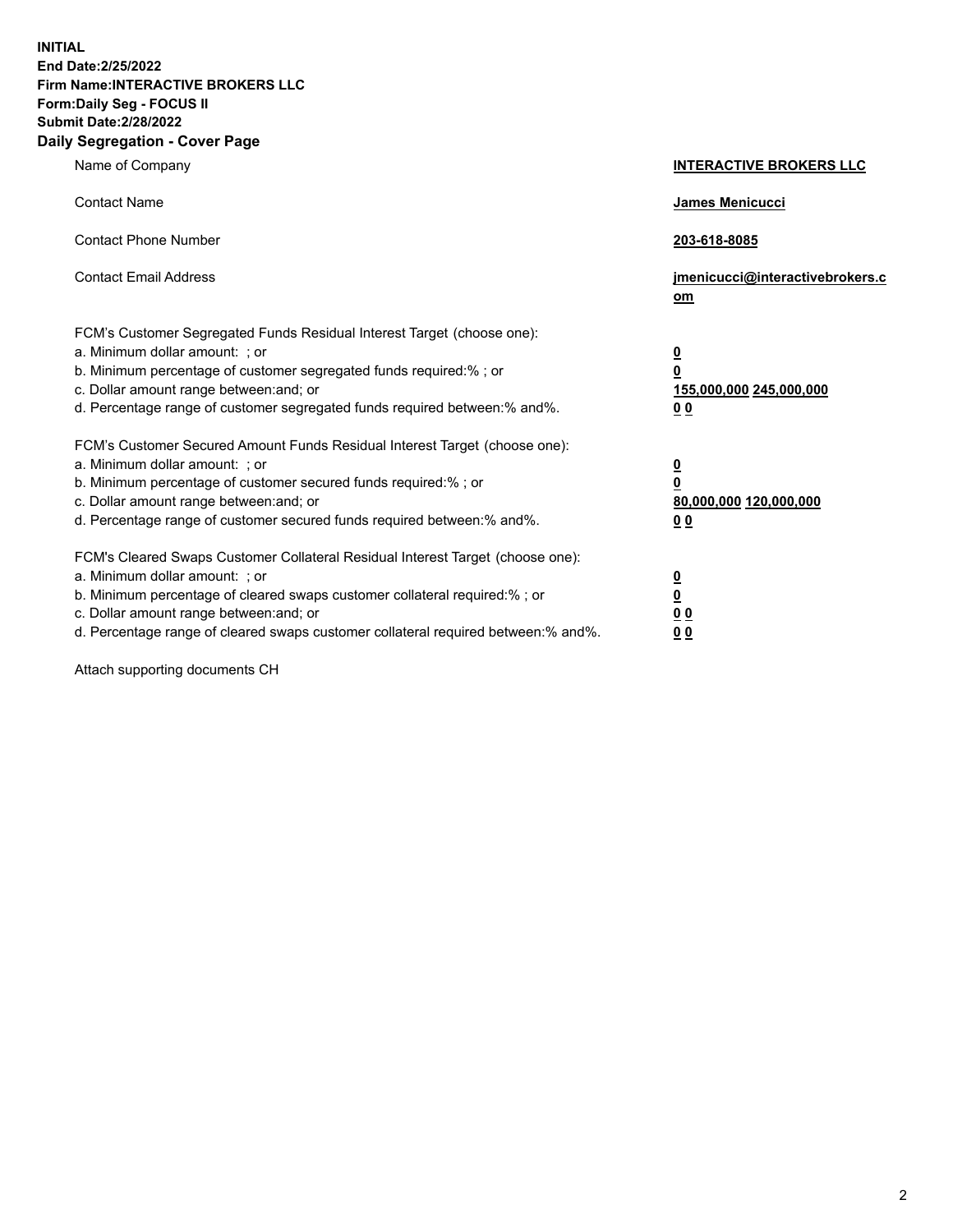**INITIAL End Date:2/25/2022 Firm Name:INTERACTIVE BROKERS LLC Form:Daily Seg - FOCUS II Submit Date:2/28/2022 Daily Segregation - Secured Amounts**

|                | Foreign Futures and Foreign Options Secured Amounts                                                        |                                         |
|----------------|------------------------------------------------------------------------------------------------------------|-----------------------------------------|
|                | Amount required to be set aside pursuant to law, rule or regulation of a foreign                           | $0$ [7305]                              |
|                | government or a rule of a self-regulatory organization authorized thereunder                               |                                         |
| $\mathbf{1}$ . | Net ledger balance - Foreign Futures and Foreign Option Trading - All Customers                            |                                         |
|                | A. Cash                                                                                                    | 464,398,773 [7315]                      |
|                | B. Securities (at market)                                                                                  | $0$ [7317]                              |
| 2.             | Net unrealized profit (loss) in open futures contracts traded on a foreign board of trade                  | 30,436,509 [7325]                       |
| 3.             | Exchange traded options                                                                                    |                                         |
|                | a. Market value of open option contracts purchased on a foreign board of trade                             | 110,595 [7335]                          |
|                | b. Market value of open contracts granted (sold) on a foreign board of trade                               | -9,898 [7337]                           |
| 4.             | Net equity (deficit) (add lines 1. 2. and 3.)                                                              | 494,935,979 [7345]                      |
| 5.             | Account liquidating to a deficit and account with a debit balances - gross amount                          | 11,109 [7351]                           |
|                | Less: amount offset by customer owned securities                                                           | 0 [7352] 11,109 [7354]                  |
| 6.             | Amount required to be set aside as the secured amount - Net Liquidating Equity                             | 494,947,088 [7355]                      |
|                | Method (add lines 4 and 5)                                                                                 |                                         |
| 7.             | Greater of amount required to be set aside pursuant to foreign jurisdiction (above) or line<br>6.          | 494,947,088 [7360]                      |
|                | FUNDS DEPOSITED IN SEPARATE REGULATION 30.7 ACCOUNTS                                                       |                                         |
| 1.             | Cash in banks                                                                                              |                                         |
|                | A. Banks located in the United States                                                                      | 58,793,385 [7500]                       |
|                | B. Other banks qualified under Regulation 30.7                                                             | 0 [7520] 58,793,385 [7530]              |
| 2.             | <b>Securities</b>                                                                                          |                                         |
|                | A. In safekeeping with banks located in the United States                                                  | 347,812,500 [7540]                      |
|                | B. In safekeeping with other banks qualified under Regulation 30.7                                         | 0 [7560] 347,812,500 [7570]             |
| 3.             | Equities with registered futures commission merchants                                                      |                                         |
|                | A. Cash                                                                                                    | $0$ [7580]                              |
|                | <b>B.</b> Securities                                                                                       | $0$ [7590]                              |
|                | C. Unrealized gain (loss) on open futures contracts                                                        | $0$ [7600]                              |
|                | D. Value of long option contracts                                                                          | $0$ [7610]                              |
|                | E. Value of short option contracts                                                                         | 0 [7615] 0 [7620]                       |
| 4.             | Amounts held by clearing organizations of foreign boards of trade                                          |                                         |
|                | A. Cash                                                                                                    | $0$ [7640]                              |
|                | <b>B.</b> Securities                                                                                       | $0$ [7650]                              |
|                | C. Amount due to (from) clearing organization - daily variation                                            | $0$ [7660]                              |
|                | D. Value of long option contracts                                                                          | $0$ [7670]                              |
|                | E. Value of short option contracts                                                                         | 0 [7675] 0 [7680]                       |
| 5.             | Amounts held by members of foreign boards of trade                                                         |                                         |
|                | A. Cash                                                                                                    | 224,177,985 [7700]                      |
|                | <b>B.</b> Securities                                                                                       | $0$ [7710]                              |
|                | C. Unrealized gain (loss) on open futures contracts                                                        | -5,428,998 [7720]                       |
|                | D. Value of long option contracts                                                                          | 110,595 [7730]                          |
|                | E. Value of short option contracts                                                                         | <u>-9,898</u> [7735] 218,849,684 [7740] |
| 6.             | Amounts with other depositories designated by a foreign board of trade                                     | $0$ [7760]                              |
| 7.             | Segregated funds on hand                                                                                   | $0$ [7765]                              |
| 8.             | Total funds in separate section 30.7 accounts                                                              | 625,455,569 [7770]                      |
| 9.             | Excess (deficiency) Set Aside for Secured Amount (subtract line 7 Secured Statement<br>Page 1 from Line 8) | 130,508,481 [7380]                      |
| 10.            | Management Target Amount for Excess funds in separate section 30.7 accounts                                | 80,000,000 [7780]                       |
| 11.            | Excess (deficiency) funds in separate 30.7 accounts over (under) Management Target                         | 50,508,481 [7785]                       |
|                |                                                                                                            |                                         |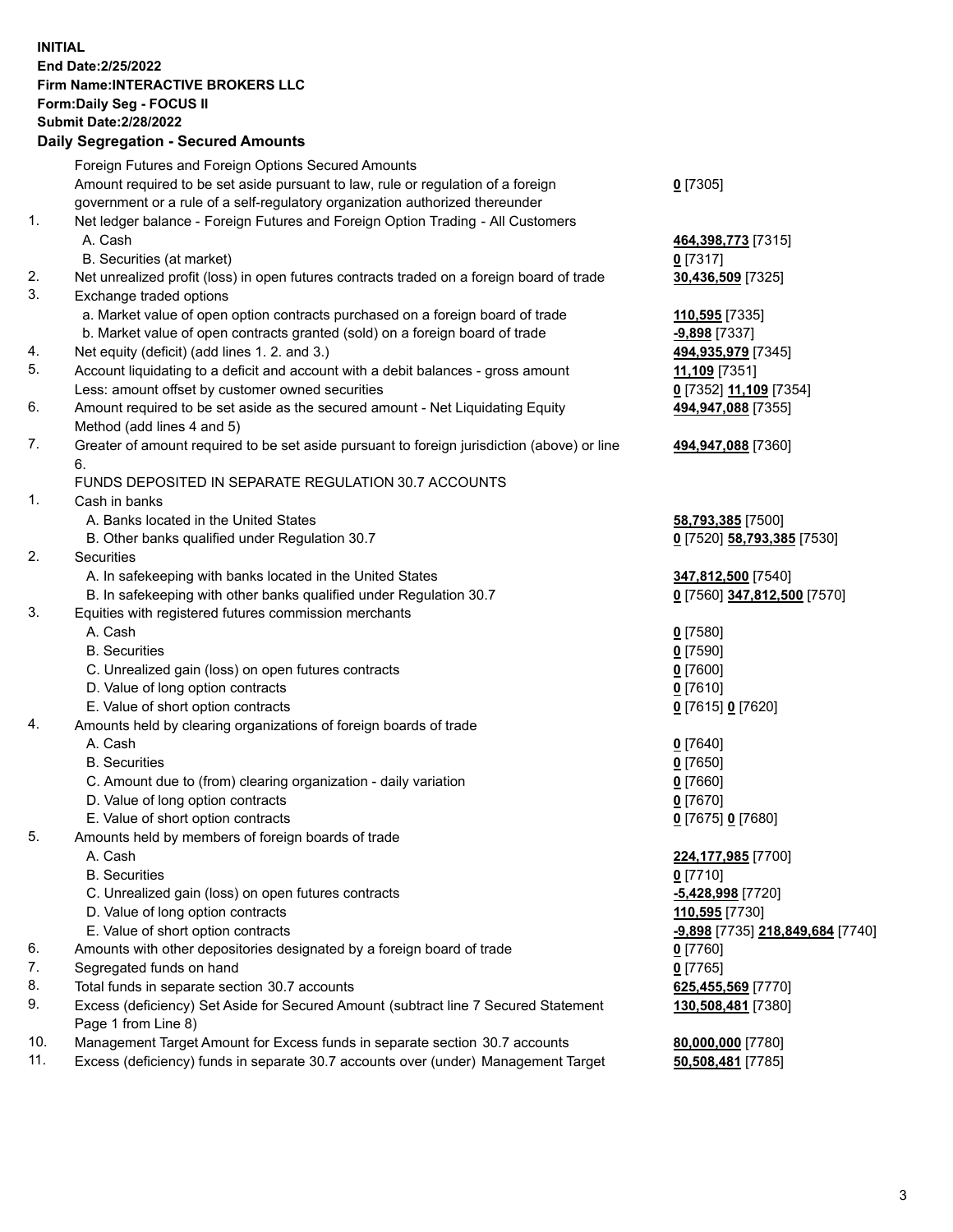**INITIAL End Date:2/25/2022 Firm Name:INTERACTIVE BROKERS LLC Form:Daily Seg - FOCUS II Submit Date:2/28/2022 Daily Segregation - Segregation Statement** SEGREGATION REQUIREMENTS(Section 4d(2) of the CEAct) 1. Net ledger balance A. Cash **7,948,058,423** [7010] B. Securities (at market) **0** [7020] 2. Net unrealized profit (loss) in open futures contracts traded on a contract market **101,134,993** [7030] 3. Exchange traded options A. Add market value of open option contracts purchased on a contract market **822,718,818** [7032] B. Deduct market value of open option contracts granted (sold) on a contract market **-818,799,155** [7033] 4. Net equity (deficit) (add lines 1, 2 and 3) **8,053,113,079** [7040] 5. Accounts liquidating to a deficit and accounts with debit balances - gross amount **1,096,498** [7045] Less: amount offset by customer securities **0** [7047] **1,096,498** [7050] 6. Amount required to be segregated (add lines 4 and 5) **8,054,209,577** [7060] FUNDS IN SEGREGATED ACCOUNTS 7. Deposited in segregated funds bank accounts A. Cash **578,419,746** [7070] B. Securities representing investments of customers' funds (at market) **5,359,325,920** [7080] C. Securities held for particular customers or option customers in lieu of cash (at market) **0** [7090] 8. Margins on deposit with derivatives clearing organizations of contract markets A. Cash **1,264,746,909** [7100] B. Securities representing investments of customers' funds (at market) **1,075,076,932** [7110] C. Securities held for particular customers or option customers in lieu of cash (at market) **0** [7120] 9. Net settlement from (to) derivatives clearing organizations of contract markets **-16,170,184** [7130] 10. Exchange traded options A. Value of open long option contracts **822,718,818** [7132] B. Value of open short option contracts **-818,799,155** [7133] 11. Net equities with other FCMs A. Net liquidating equity **0** [7140] B. Securities representing investments of customers' funds (at market) **0** [7160] C. Securities held for particular customers or option customers in lieu of cash (at market) **0** [7170] 12. Segregated funds on hand **0** [7150] 13. Total amount in segregation (add lines 7 through 12) **8,265,318,986** [7180] 14. Excess (deficiency) funds in segregation (subtract line 6 from line 13) **211,109,409** [7190] 15. Management Target Amount for Excess funds in segregation **155,000,000** [7194] 16. Excess (deficiency) funds in segregation over (under) Management Target Amount Excess **56,109,409** [7198]